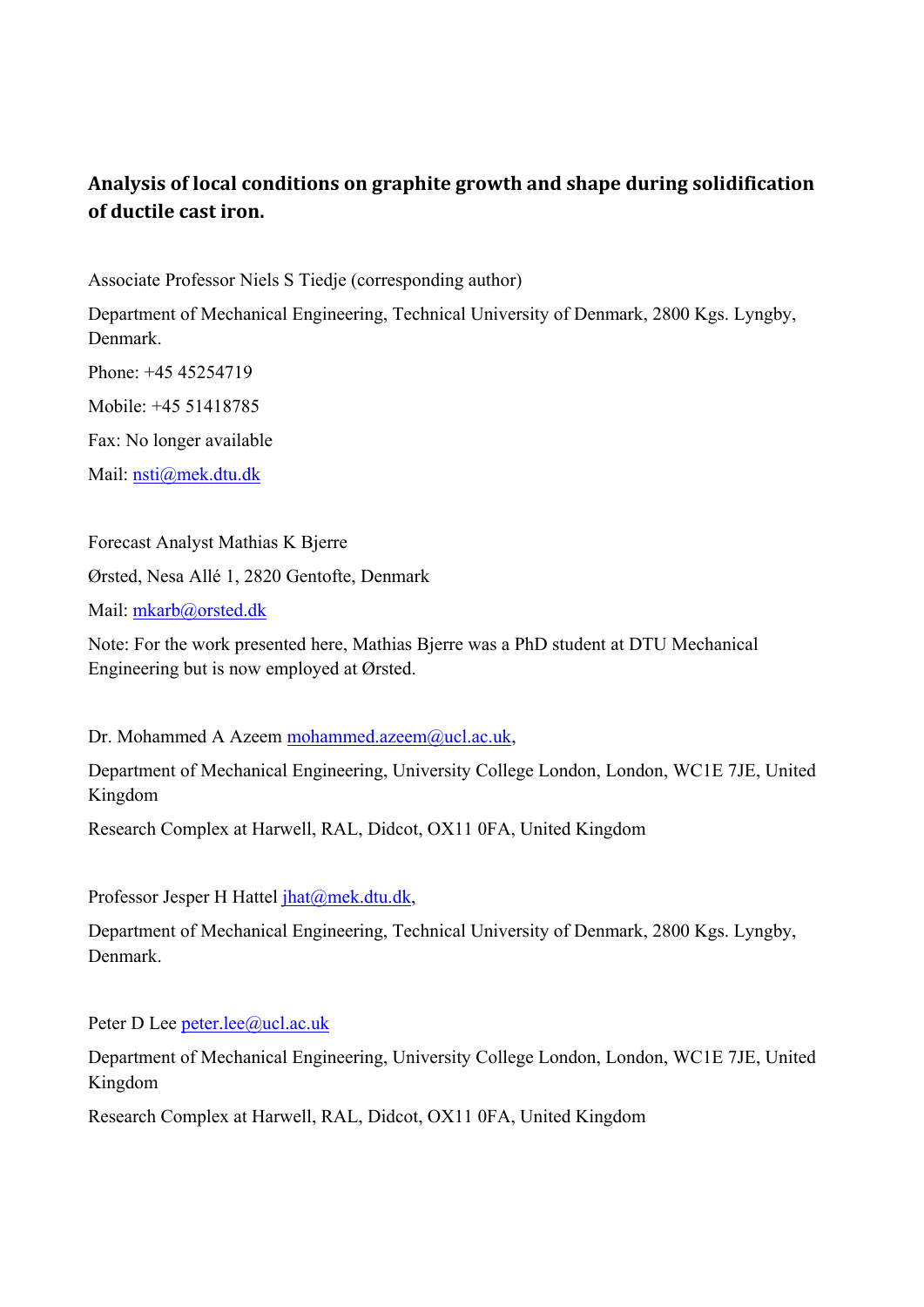# **Analysis of local conditions on graphite growth and shape during solidification of ductile cast iron.**

## **Abstract**

3D X-Ray tomography recordings have been used to study graphite growth during solidification of ductile cast iron. Using data from such recordings, it is shown how local growth conditions influence growth rate and morphology of nodules during solidification. The experiments show that it is common for nodules to gradually change shape during solidification so that sphericity decreases. It is also shown that different shapes of nodules can evolve in direct contact with liquid iron and also after when they are encapsulated in austenite.

It is observed that a significant proportion of originally complete spherical nodules become less spherical via formation of protrusions on the surface, these new surfaces are observed to grow relatively faster.

It is shown that encapsulation of the graphite nodule by austenite may be incomplete, and that at the end of solidification, partial encapsulation and the effect of the number of nearest graphite nodules play a crucial role in determining the final graphite morphology.

# **Keywords**

Ductile Cast Iron, X-Ray Tomography, Graphite Growth, Solidification,

# **Introduction**

Ductile cast iron has been a commonly used construction material since its invention in the late 1940s, it has been increasingly used across various industries [1]. Ductile cast iron has properties resembling steel but with the added advantage of remarkable castability, thus they are preferred materials for cast components in many industries.

The mechanical properties and remarkable castability of cast irons is attributed to the formation of graphite spheres (nodules) during the course of solidification. Processing of the melt to obtain the right shape and size distribution of graphite particles is key to the manufacturing of high-quality cast products. It is commonly known that variations in melt treatment conditions, casting design and alloy composition, all influence the morphology, size and size distribution of graphite in cast irons [1]. Therefore, solidification of cast iron has been a topic of interest in the past decades. It has led to significant improvements in quality and predictability and also development of new alloys with improved properties.

It is also well known that further, significant improvements are possible if the coupling between melt treatment, solidification, formation of microstructures and the resulting mechanical properties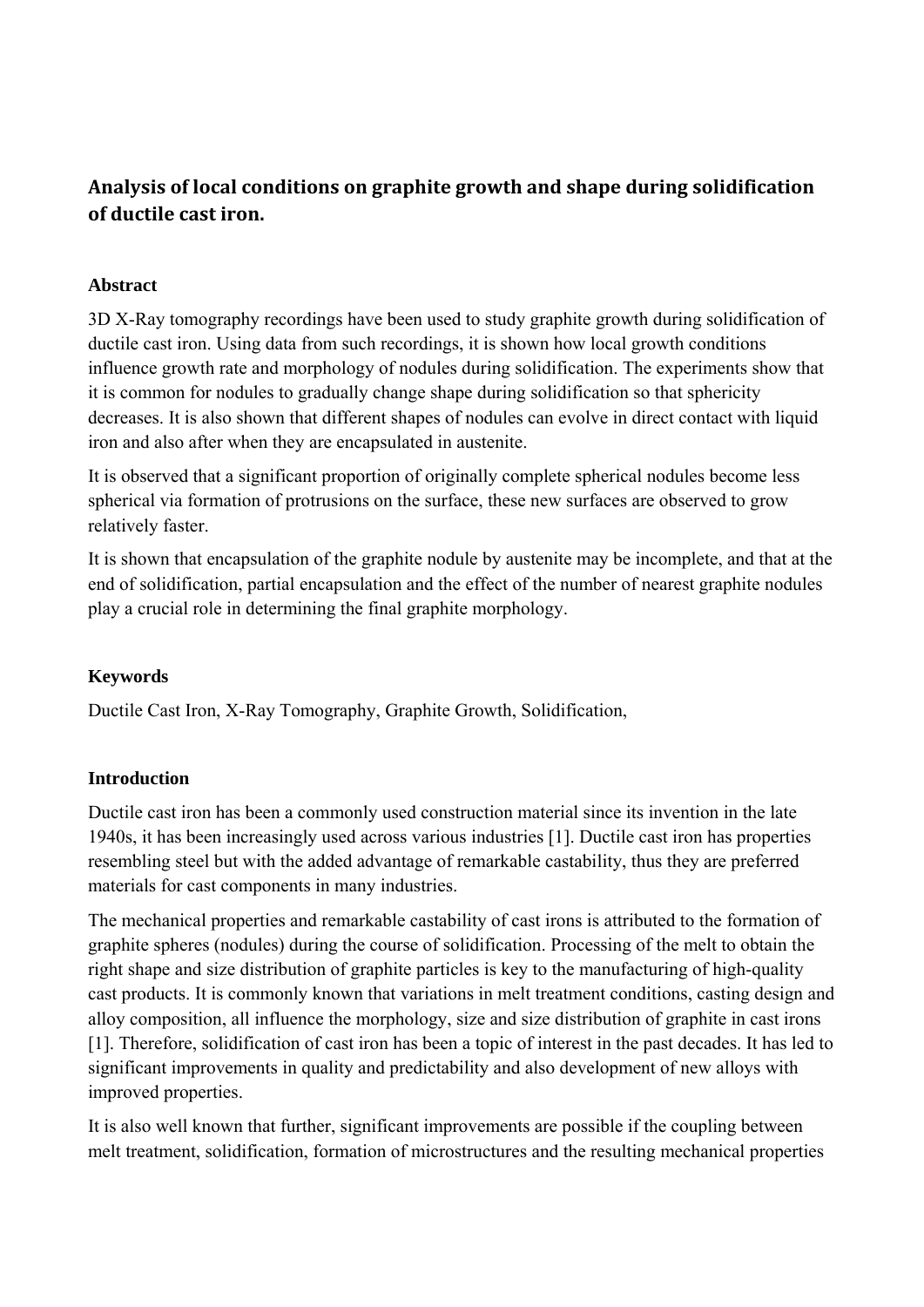are better understood, and particularly if better and more reliable models describing this interaction are available [2].

Several researchers have contributed to the understanding of factors influencing growth of graphite work that in 2017 was comprehensively compiled by Stefanescu in ASM Handbook [1]. The use of certain alloying elements to control the shape of graphite during solidification is extensively reported, we now know what causes graphite to grow in the form of spheres or flakes or intermediate forms [3-10]. However, in ductile cast irons, it is common to find a variation in graphite shape, size and distribution, which results in significant variations in mechanical properties [11]. This variation occurs in materials with nominally similar chemical composition and which, according to standards such as ISO-945 or ASTM A247, would be classified as having an acceptable microstructure. To understand the causes for such seemingly inexplicable variations in products, that from their specifications should be alike, it is necessary to investigate what causes minor variations in graphite shape and structure during solidification. The present paper shows how synchrotron X-ray tomography recordings of solidification of ductile cast iron can be used to analyse both individual particles and populations of graphite particles.

## **Experiments**

To investigate precipitation of graphite during solidification of ductile cast iron an experiment was conducted on the I12 beam line at the Diamond Light Source synchrotron facility in which a cylindrical sample 2 mm in diameter and 8 mm long was melted and solidified. The DCI sample's composition was 3.6 wt% C, 1.9 wt% Si and 0.07 wt% Mg. To protect the sample from the surrounding atmosphere and to contain it during the experiment it was encapsulated in a quartz tube. Using an environmental cell described in detail by Azeem et al. [12], the sample was heated to above the melting point and then cooled at a rate of 0.03 °C/s while 3D X-ray tomograms were recorded. Details on imaging, construction of tomograms and filtering follow the methodology developed in [12,13] and are described in detail in [14,15]. Binary images for quantification of particle shape and volume were obtained by filtering and segmenting reconstructed 3D volumes based on grey level variations representing differences in attenuation. It was not possible to separate liquid melt from austenite due to the limited attenuation difference between the two phases.

Following the synchrotron experiments the sample was embedded in resin and serially sectioned. Sectioning was performed by polishing longitudinal sections of the cylindrical sample using 3 μm and 1 μm diamond suspensions in steps of roughly 20 μm. Each section was imaged in a light optical microscope (LOM). The method was used to capture microstructure in the sample from the surface to a distance of 1000 μm (corresponding to the centre of the sample) . In the central 150 μm secondary electron images (SEIs) were obtained using a scanning electron microscope (SEM) and energy-dispersive X-ray spectroscopy (EDS) was used to map the chemical composition in selected representative regions.

#### **Results and discussion**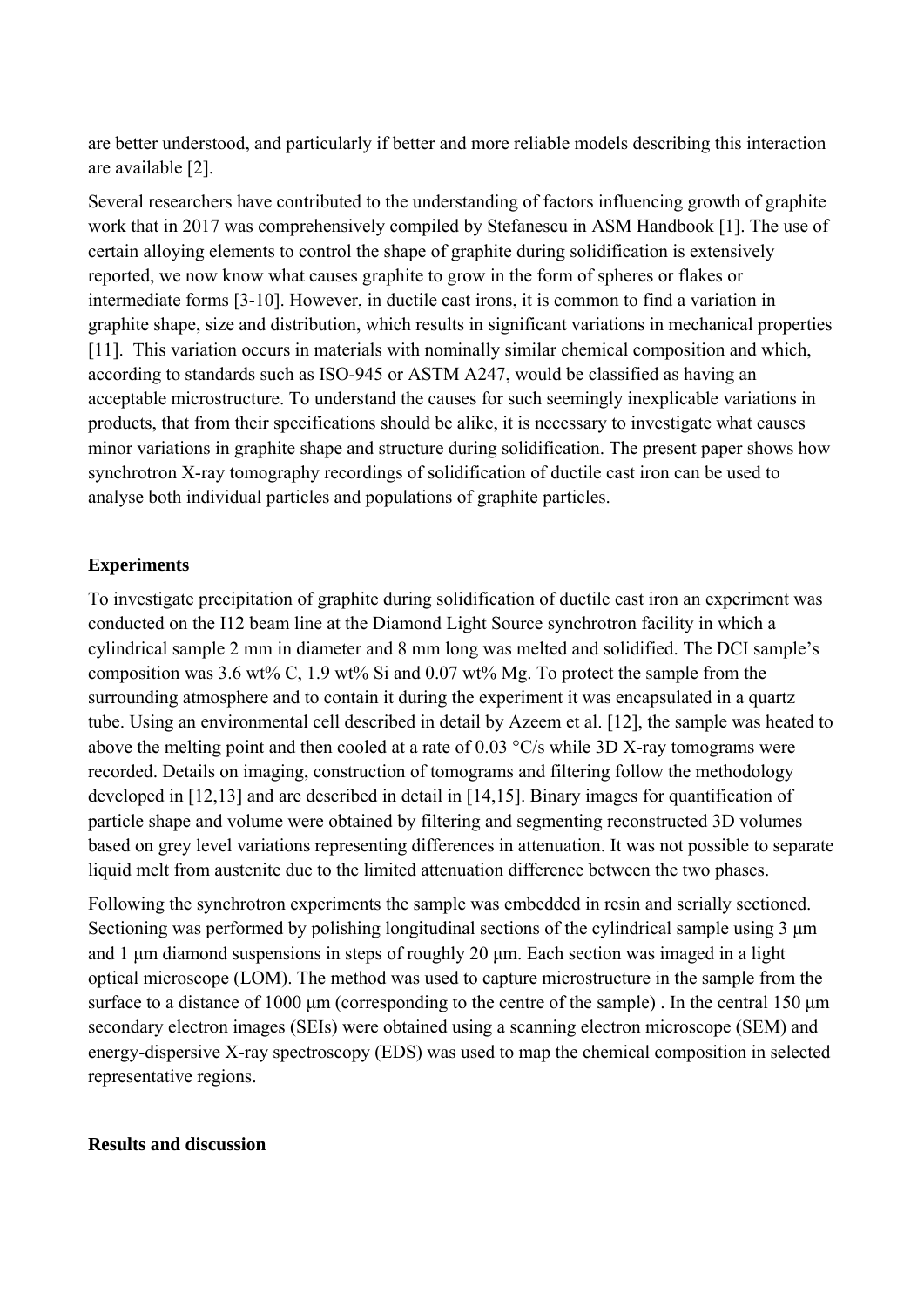Figure 1a-f shows 2D sections of a sub-volume near the centre of the sample captured at different times and temperatures during solidification. The images show the formation of graphite particles (dark phase) during cooling. Since the sample composition is hypoeutectic, the primary austenite forms before the graphite. The austenite is not visible but it holds the graphite in place during solidification [15]. The corresponding 3D volumes are shown in Figure 1g-i. Figure 1j shows a SEM image of the serially sectioned sample in a region corresponding to that shown in figures 1a-f. The SEM image provides more detailed information, such as, internal structure of the graphite particles and reveals the nature of interface between the particle and the matrix. Thus the serial sectioning and microscopic analysis provides more detailed information on nature of the artefacts shown in the X-Ray tomography, and thus facilitates distinction between graphite, pores and inclusions. Figures 1k and l shows the result of element mapping of Si and Mg respectively on the section. In cast irons the Si content is high in first solidified austenite and it drops in the last to solidify liquid. Thus, in the current context, the Si map reveals the solidification sequence of the matrix surrounding the graphite. The Mg map highlights oxide particles so that they can be removed from the analysis of graphite nucleation and growth measurements.

The two graphite particles shown in Figure 1a and g form at approximately the same time, but their shapes and final sizes become significantly different during the course of solidification. The final size of the particles appears to be determined by local variations in carbon concentrations, determined by distance to nearest neighbours and growth of austenite in adjacent regions [15,16]. Graphite particles forming early in solidification are not impinged by their neighbouring particles, and even though they are encapsulated in austenite they grow relatively fast. Particles forming later have to compete with neighbouring graphite for carbon and their growth is confined to relatively small volumes of liquid in late stages of solidification, which affects their growth rate as described by [17]. It can be shown that, at a critical solid fraction, graphite growth changes from free to impinged growth at which point growth rates are reduced significantly[18].

Figure 2a shows a 3D rendering of graphite particles, numbered P1 to P5, in a sub-volume different from that shown in Figure1. Figure 2b shows a room temperature SEM image of the same particles revealing the internal graphite grains and metallic inclusions. In order to establish relationship between the particles' shape, volume and growth rate, the graphite particles can be characterised by their sphericity,  $\Psi = \frac{\pi^{1/3} (6V)^{1/3}}{A}$ , where V is the object volume and A its surface area.  $\Psi = 1$  means that the object is perfectly spherical and less spherical objects have  $\Psi$  < 1. Figure 2c and d shows sphericity as function of time and growth rate, respectively for the graphite particles shown in Figure 2a and b. The dotted line in Figure 2c indicates the end of solidification at approximately 480s.

Most particles are near spherical when they form, but the figure shows examples of how their shape can develop as they grow. Particles 1, 2 and 3 largely maintain sphericity; the variation in sphericity is a result of uncertainties in filtering, segmentation and rendering of volumes based on the acquired X-Ray recordings.

Their final size varies so that P1 and P3 grow to become relatively large while P4, which forms later, remains small (Figure 2d). Particles 2 and 5 grow to the largest size while their sphericity is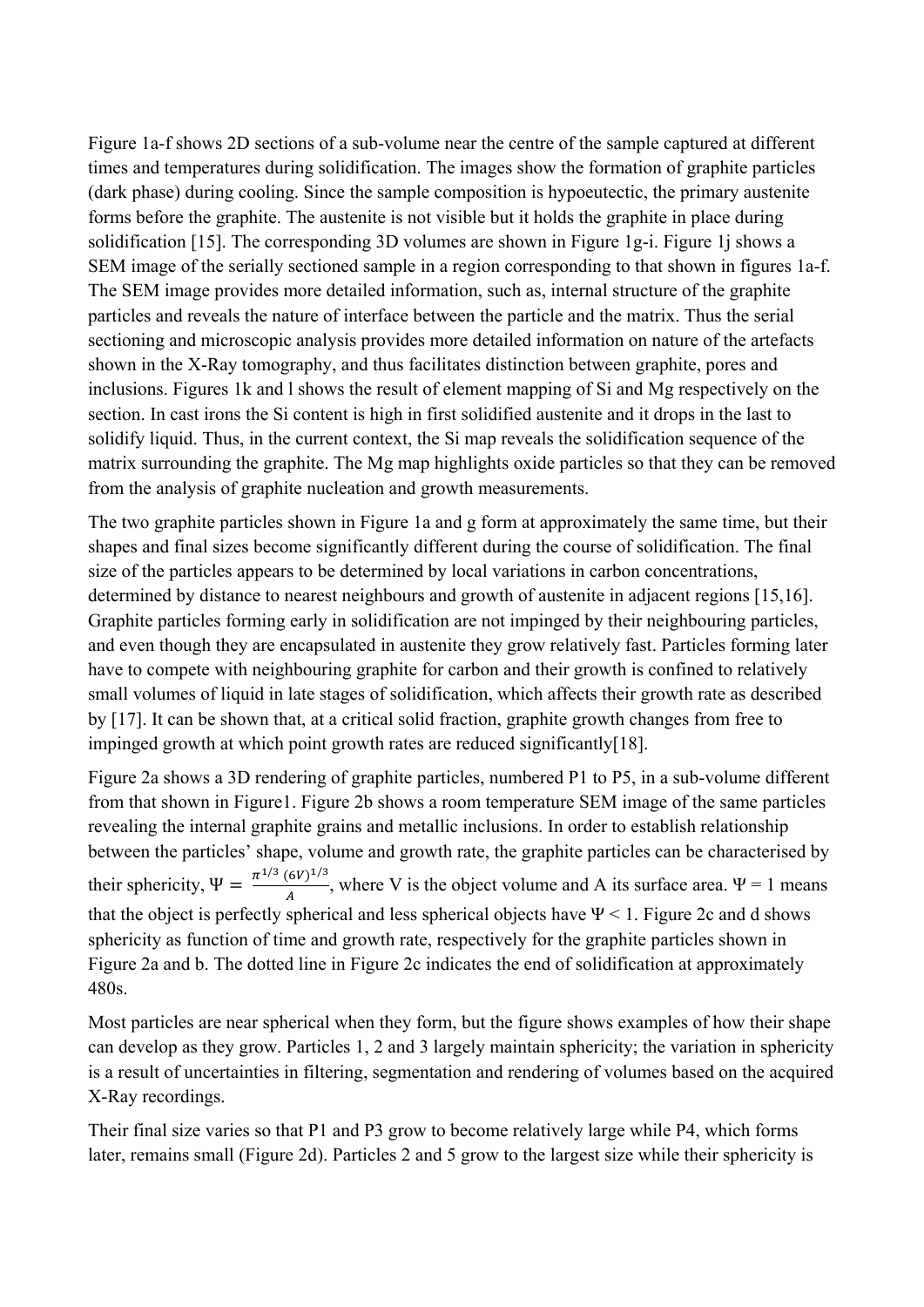gradually reduced as they become more elongated. Figure 2 describes only few particles, but an analysis of a larger population of graphite particles in this sample shows that it is a general trend that the sphericity of individual particles decreases over time. However, because new near-spherical particles form continuously during solidification the average sphericity for the whole population remains nearly constant over time [15].

A particle that appears first time as a faint shadow in Figure 1b (marked with a red circle) is seen in the subsequent frame as a spherical particle. Later, in Figures 1d-f, and i it is seen to grow a protrusion. Figure 3 shows another example of such a type of particle that to begin with is spherical but develops a protrusion which subsequently accelerates the overall growth. Figure 3a is a LOM image of the serially sectioned sample that shows the initial spherical graphite particle (top right) in which conical sectors indicate graphite grains growing from the centre of the particle. The protrusion growing from the graphite sphere are graphite crystals that appear to grow approximately perpendicular to the length of the protrusion, and at the end it forms what appears to be a section of a graphite sphere.

As illustrated in Figure 4a, spherical graphite particles consist of graphite grains radiating from the centre. Growth of the particle occurs in the direction of the crystal's C-axis where a new layer nucleates and grows on top of the next [24-26]. Protrusions, as shown in Figure 4b. The orientation of the crystals is schematically drawn in Figure 4c. This type of graphite shape were described for the first time by Hamasumi [19] who found that the side branches to the trunk also grow by addition of graphene layers to the C-direction of the graphite crystals.

Later Stefanescu et al. [20] describes similar structures and suggests that it is a transitional stage between spheroidal graphite and flake graphite. It is well established in the literature that contamination of elements like O, S and others influence graphite growth and that also local segregation of said elements will lead to local variations in growth morphology. Normally the presence of these elements leads to a change in growth from the C-direction to growth in the graphite crystals A-direction. However, in the protrusions shown here, growth continues to be in the C-direction indicating the structure is not formed due to the presence of surface active trace elements. The above findings illustrate how non-spherical structures can form even in melts with low content of impurity elements. It has been discussed that such a change in growth behaviour occurs when a graphite sphere is in partial contact with the melt. [21-23] This can happen when graphite is trapped between branches of a dendrite or through liquidation cracking due to dynamic conditions during solidification [liquation cracking ref].

Based on the discussion above, we can consider some conditions under which certain factors can influence graphite growth in solidification of hypoeutectic cast iron with low O and S content:

## *Growth in contact with the melt*

The first nodules form when the amount of primary austenite is small. They nucleate and grow in direct contact with the melt for a relatively short period of time. [27,28] In the present experiments it is difficult to see the very first part of nodule growth from nucleation to a size of 10-20 µm and it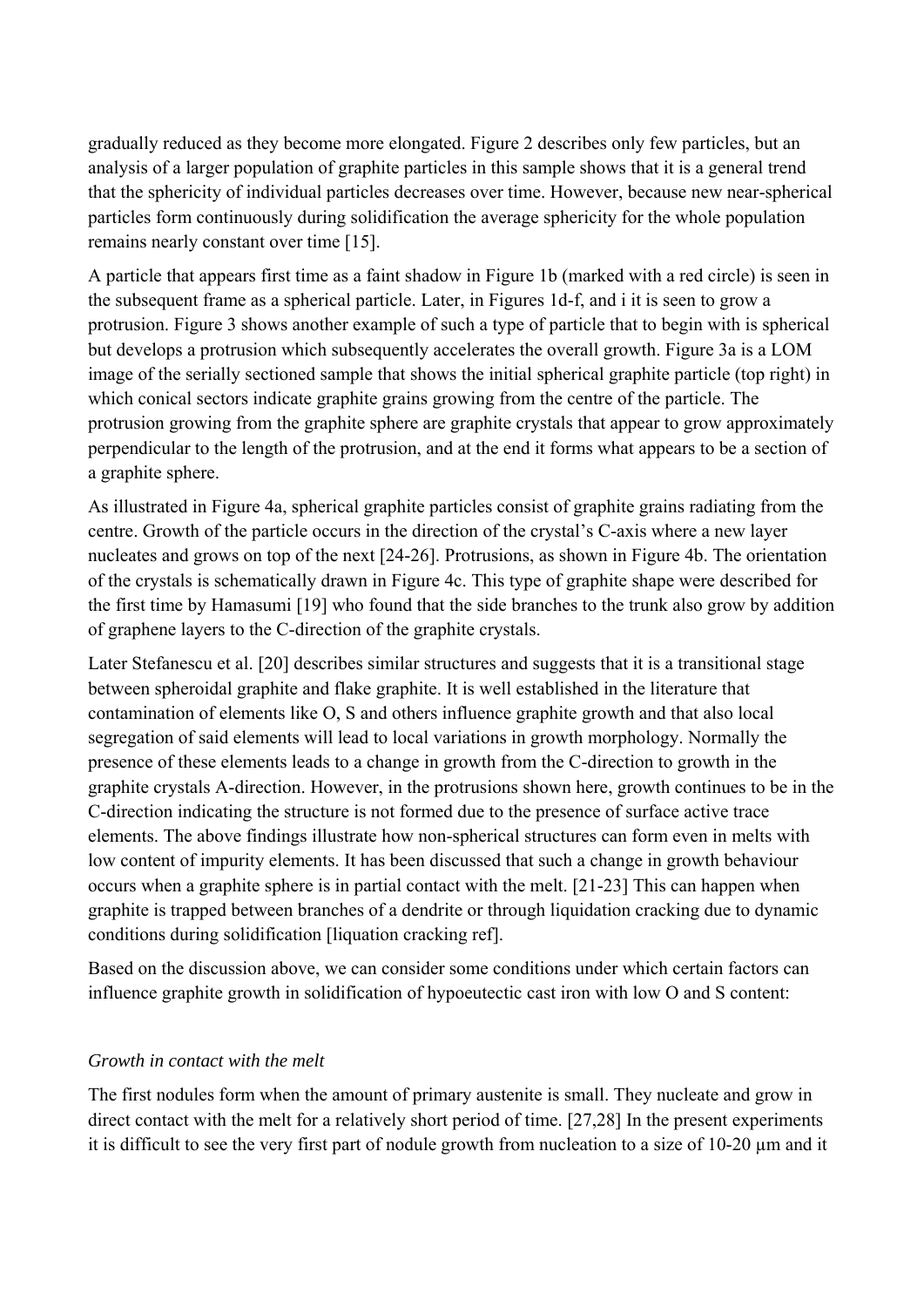is expected that by the time graphite particles appear in the tomograms they are already encapsulated in austenite. However, graphite that grows freely in the melt appears to grow at a high rate as they have easy access to carbon from the melt. Diffusion of carbon in liquid cast iron is rapid, and in contact with the melt the flux of carbon to the nodule is high [1]. If the melt is "well treated" meaning that Mg, Ce or other potent oxide and sulphide forming elements has been added to it, graphite will grow in the form of spheres as shown in Figure 4a[29]. The mechanism behind spheroidal growth has been discussed in the literature repeatedly, but recent investigations are able to show in detail how Mg, S and O affect the growth conditions of the graphite crystals to promote spherical growth. [9] As the fraction solid increases, new graphite particles nucleate continuously in the remaining melt. It has been described how elements like O, S, Ti, etc. may segregate to the liquid pools to an extent where they are able to modify the growth mechanisms of graphite so that it no longer grows in spherical mode so that non-spherical particles may form directly in the melt. [29-31] However, the type of growth we see here is not of a type that should be expected under such conditions.

#### *Encapsulated growth*

Once encapsulated in austenite, the growth rate of graphite is controlled by diffusion of carbon through the austenite. The classical literature consider the case where the graphite sphere is encapsulated by a uniform shell of austenite, however, more recent research shows that primary dendrites significantly influence graphite growth so that the proximity of a dendrite to a nodule, whether it is encapsulated or un-encapsulated, will change the carbon concentration field so that it is no longer symmetrical.[20,27] In the present investigation it is found that graphite continues to grow while it is encapsulated and that the growth rate is restricted by the presence of neighbouring particles. Recent work [9] has shown that Mg can influence the growth mode of graphite when it grows in austenite to become less spherical. This may contribute to the formation of non-spherical shapes that are seen in the X-Ray recordings presented here. Protrusions formed in contact with austenite should grow at a moderate rate compared to graphite growing in direct contact with the liquid.

#### *Possible transition from encapsulated to growth in contact with the melt*

The 3D-tomography recordings show that non-spherical particles grow faster than regular spheres. Growth occurs primarily by extension of protrusions from a near-spherical particle. As described by Azeem el al. [14] variation in carbon and silicon concentration between dendrites in combination with stresses due to contraction and shrinkage during cooling, can break the austenite shell around a nodule so that it has direct contact with the liquid that has a high carbon content. During solidification, carbon is rejected to the liquid between dendrite arms so that the austenite solidus temperature is lowered. If, at the same time, local stresses occur it may be the cause of liquidation cracking as described in. [14] It means that austenite around a nodule can fracture so that the nodule gains access to the carbon enriched liquid. In contact with the liquid, the graphite can grow under conditions similar to a regular eutectic and at a higher rate than in the encapsulated state. In the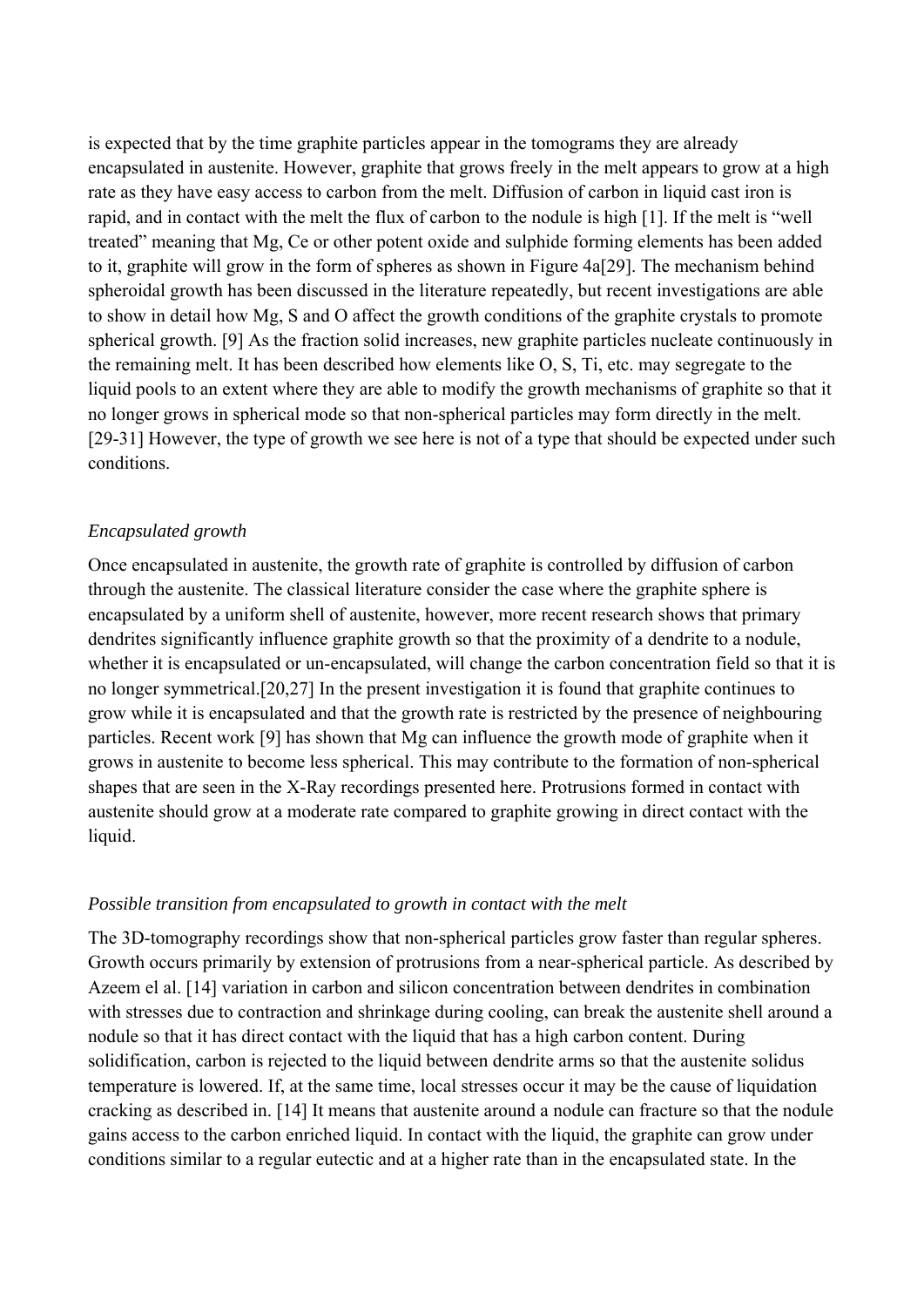protrusions shown in this investigation graphite continues to grow in the crystal's C-direction as it should be the case when the concentration of O and S in the liquid is low. It is therefore quite possible that the variation in sphericity that we see in quality ductile cast irons is inherent to the dynamics of solidification.

# **Conclusion**

3D X-Ray tomography recordings of solidification of ductile cast iron can be a powerful tool to investigate precipitation and growth of graphite particles during solidification. When tomographic recordings are combined with serial sectioning and analysis in LOM and SEM detailed information about the particles' crystallography and growth can be obtained.

The transition of spherical graphite to non-spherical forms has been studied, and it is shown how graphite spheres can change shape due to local gradients in carbon concentration during solidification.

It is possible that the austenite encapsulating the graphite particles may break during solidification so that it gains access to liquid with high carbon content which allows a protrusion to form and grow at relatively high rate into the liquid.

## **Acknowledgements**

MKB was supported financially by the Strategic Research Center 'REWIND0, Danish Research Council for Strategic Research, grant no. 10-093966. The authors would like to thank Diamond Light Source (DLS), UK, especially the remarkable support they received from the I12 beamline staff during the EE12204-1 beam time. This work would not have been possible without funding from Engineering and Physical Sciences Research Council (EPSRC, grant no. EP/I02249X/1) and Research Fund for Coal and Steel (RFCS, grant no. RFSR-PR-10005 DDT). MAA would like to thank Research Complex at Harwell for continuously supporting his research. MAA would also like to acknowledge funding from University Research Program of Ford Motor Company and NERC (NE/ M013561/1), a part of this paper was written while MAA was working on those projects.

Data statement: Due to its large size, the underlying raw data is not shared online, but representative sample data is included in the figures. The entire datasets are stored at DLS, and are available from the authors on reasonable request.

# **References**

- 1. *Cast Iron Science and Technology*. (ed): Stefanescu, D.M. ASM International, 2017.
- 2. *Roundtable discussion and closing section*. . International Symposium on the Science and Processing of Cast Iron, SPCI-XI, Jönköping, Sweden (2017).
- 3. Stefanescu, D. M., Alonso, G., Larranaga, P, De la Fuente, E., and Suarez, R., *Acta Materialia*  139 (2017) p 109.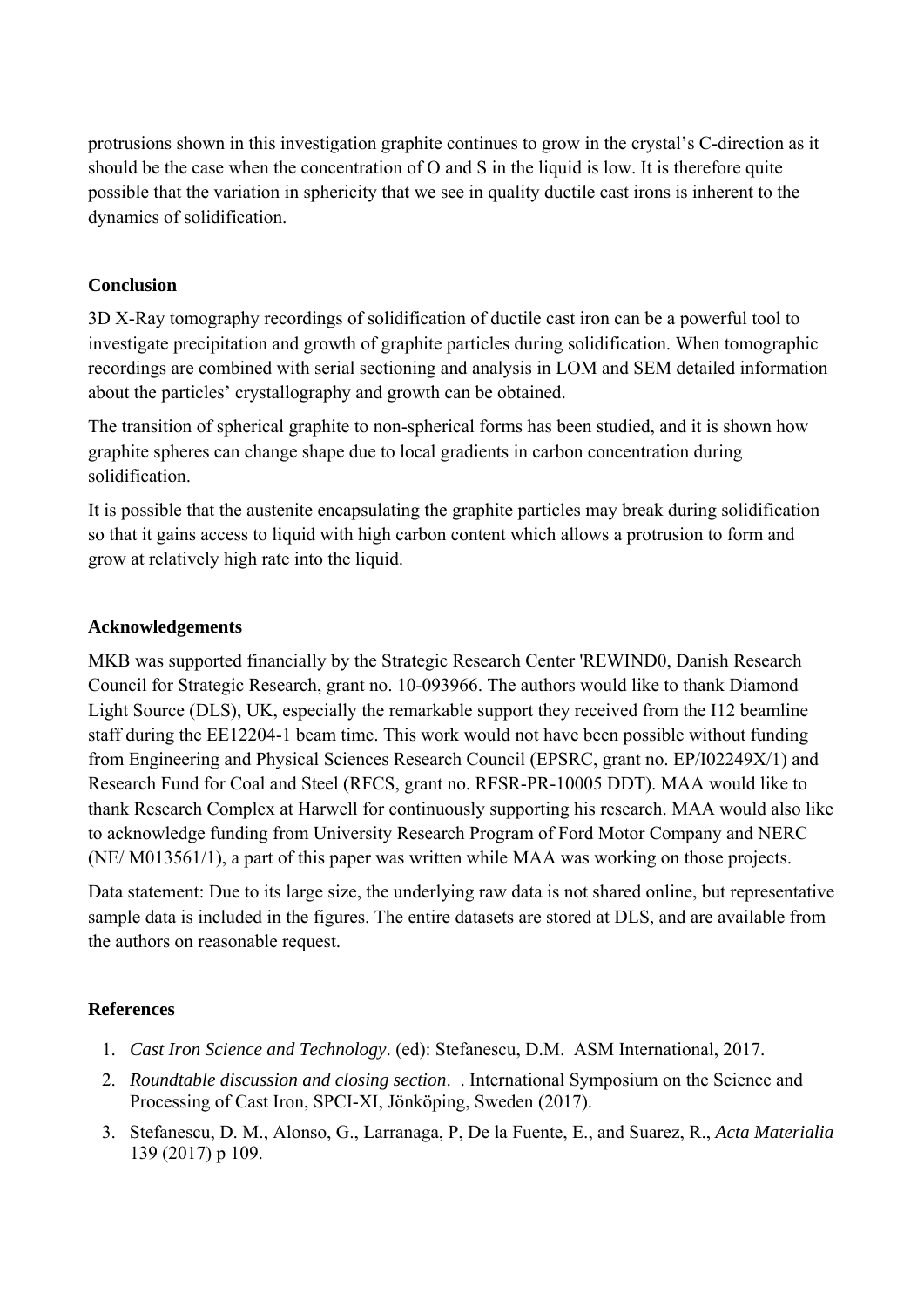- 4. de la Torre, Urko, Lacaze, Jacques, and Sertucha, Jon, *International Journal of Materials Research* 107 11 (2016) p 1041.
- 5. Gerghu, Roxana, Magnusson Åberg, Lena, and Lacaze, Jacques, *Materials Science Forum*  3167 (2014) p 790.
- 6. Theuwissen, Koenraad, Lafont, Marie Christine, Laffont, Lydia, Viguier, Bernard, and Lacaze, Jacques, *Transactions of the Indian Institute of Metals* 65 6 (2012) p 627.
- 7. Muhmond, Haji Muhammad and Fredriksson, Hasse, *Metallurgical Transactions A* 45 13 (2014) p 6187.
- 8. Muhmond, H. M. and Fredriksson, H., *Metallurgical and Materials Transactions B* 44 2 (2013) p 283.
- 9. Bourdie, Jacques. *Sphéroïdisation du graphite Cas de la fonte centrifugée*. 1-133. 18-12- 2017. PhD Thesis, Toulouse, France, Institut National Polytechnique de Toulouse (INP Toulouse).
- 10. Källbom, R., Hamberg, K., and Björkegren, Lars Erik, *Institute of Cast Metals Engineers 67th World Foundry Congress, WfC06: Casting the Future* 2 (2006) p 1071.
- 11. Mukherjee K., Fæster S.A, Hansen N., Dahl A.B., Gundlach Ca., Frandsen J.O., and Sturlason A., *Materials Characterization* 129 (2017) p 169.
- 12. Azeem, M. A., Lee, P. D., Phillion, A. B., Karagadde, S., Rockett, P., Atwood, R. C., Courtois, L., Rahman, K. M., and Dye, D., *Acta Materialia* 128 (2017) p 241.
- 13. Karagadde, S., Lee, P. D., Cai, B., Fife, J. L., Azeem, M. A., Kareh, K. M., Puncreobutr, C., Tsivoulas, D., Connolley, T., and Atwood, R. C., *Nature Communications* 6 (2015) p 8300.
- 14. Azeem, M. A., Bjerre, M. K., Atwood, R. C., Tiedje, N.S., and Lee, P. D., *Acta Materialia*  155(2018) p 393.
- 15. Bjerre, Mathias Karsten. *In situ observations of graphite formation during solidification of cast iron*. PhD Thesis, Technical University of Denmark, DTU Mechanical Engineering, Technical University of Denmark, 2800 Kongens Lyngby, Denmark. (2017).
- 16. Bjerre, Mathias Karsten, Azeem, Mohammed, Lee, Peter D., Hattel, Jesper Henri, and Tiedje, Niels Skat, *Materials Science Forum* 925 (2018) p 118.
- 17. Zhu, Mingfang, Zhang, Lei, Zhao, Honglei, and Stefanescu, Doru M., *Acta Materialia,* 84 (2015) p 413.
- 18. Bjerre, M. K., Azeem, M. A., Tiedje, N. S., Thorborg, J., Lee, P. D., and Hattel, J. H., *Modelling and Simulation in Materials Science and Engineering* (2018), Submitted for publication.
- 19. Hamasumi, Matsujiro, *Transactions of the Japan Institute of Metals* 6 4 (1965) p 234.
- 20. Stefanescu D.M., Alonso G. Larranaga P., and Suarez R., *Acta Materialia* 103 (2016) p 103.
- 21. Kallbom R, Hamberg, K., Wessen, M., and Bjorkegren, L. E., *Materials Science and Engineering - A - Structural Materials* 413-414 (2005) p 346.
- 22. Azeem M. A., Bjerre M. K., Atwood R. C., Tiedje N.S,, and Lee, P. D., *Acta Materialia* 155 (2018) p 393.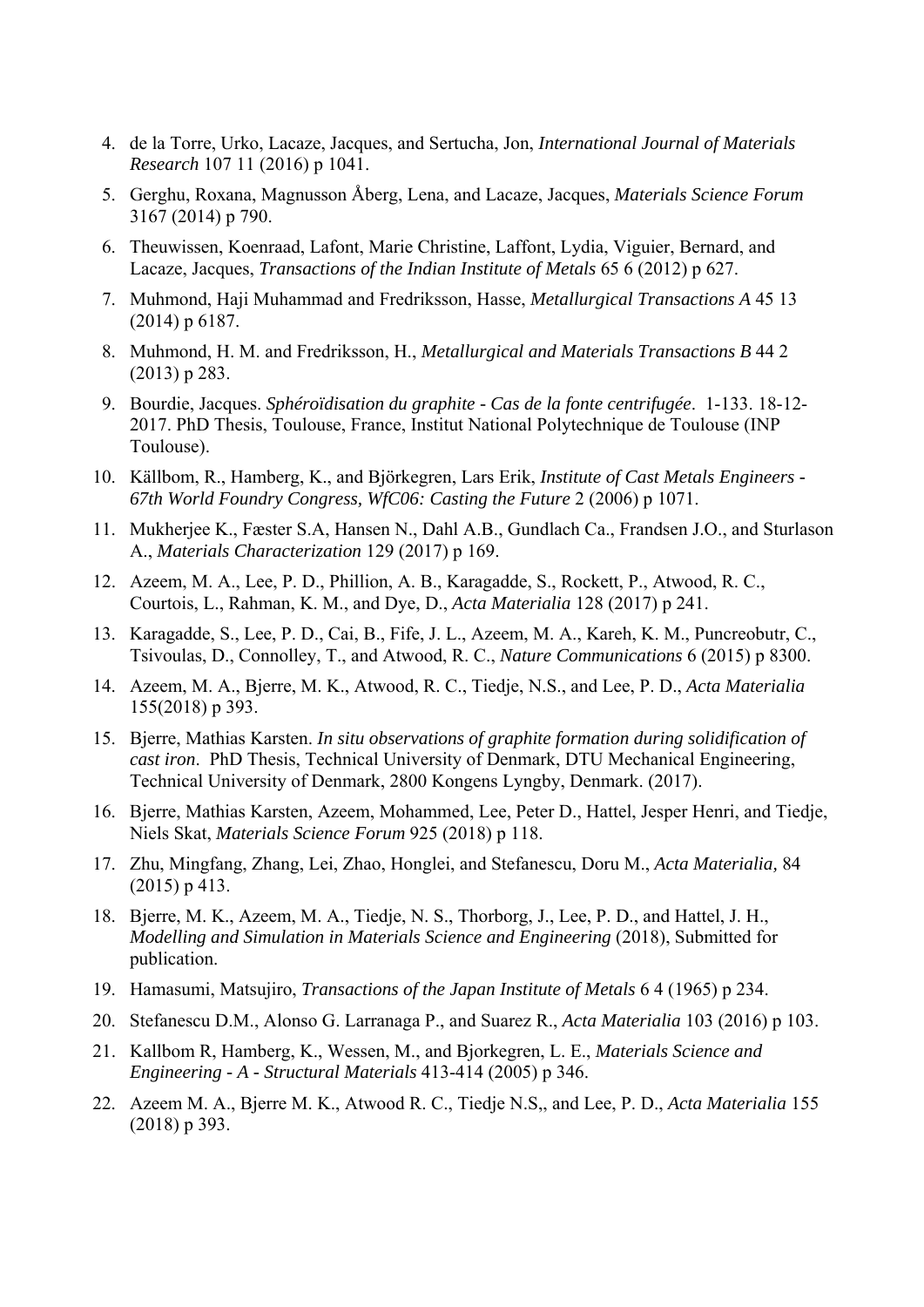- 23. Sertucha J., Suarez R., Asenjo I., Larranaga P., Lacaze J., Ferrer I., and Armendariz S., *ISIJ International* 49 2 (2009) p 220.
- 24. Lacaze, Jacques, Bourdie, Jacques, and Jesus Castro-Roman, Manuel, *Acta Materialia* 134 (2017) p 230.
- 25. Theuwissen K., Lacaze J., and Vacon M., *Materials Characterization* 95 (2014) p 187.
- 26. Velichko A., Holzapfel C., and Müklich, F., *Advanced Engineering Materials* 9 (2009) , p 39.
- 27. Rivera, G., Calvillo, P. R., Boeri, R., Houbaert, Y., and Sikora, J., *Materials Characterization*  59 9 (2008), p 1342.
- 28. Yamane, K., Yasuda, Hideyuki, Sugiyama, A., Nagira, T., Yoshiya, M., Morishita, K., Uesugi, K., Takeuchi, A., and Suzuki, Y., *Metallurgical and Materials Transactions A* (2015), p 4937.
- 29. Loper, C. R. Jr., *AFS Transactions 77* (1969), p 1.
- 30. Wallace, J. F., *Proc of the Int Symp on the Metall of Cast Iron, 2nd* (1975), p 583.
- 31. Muhmond, Haji Muhammad and Fredriksson, Hasse, *Materials Science Forum* 3167 (2014), p 790.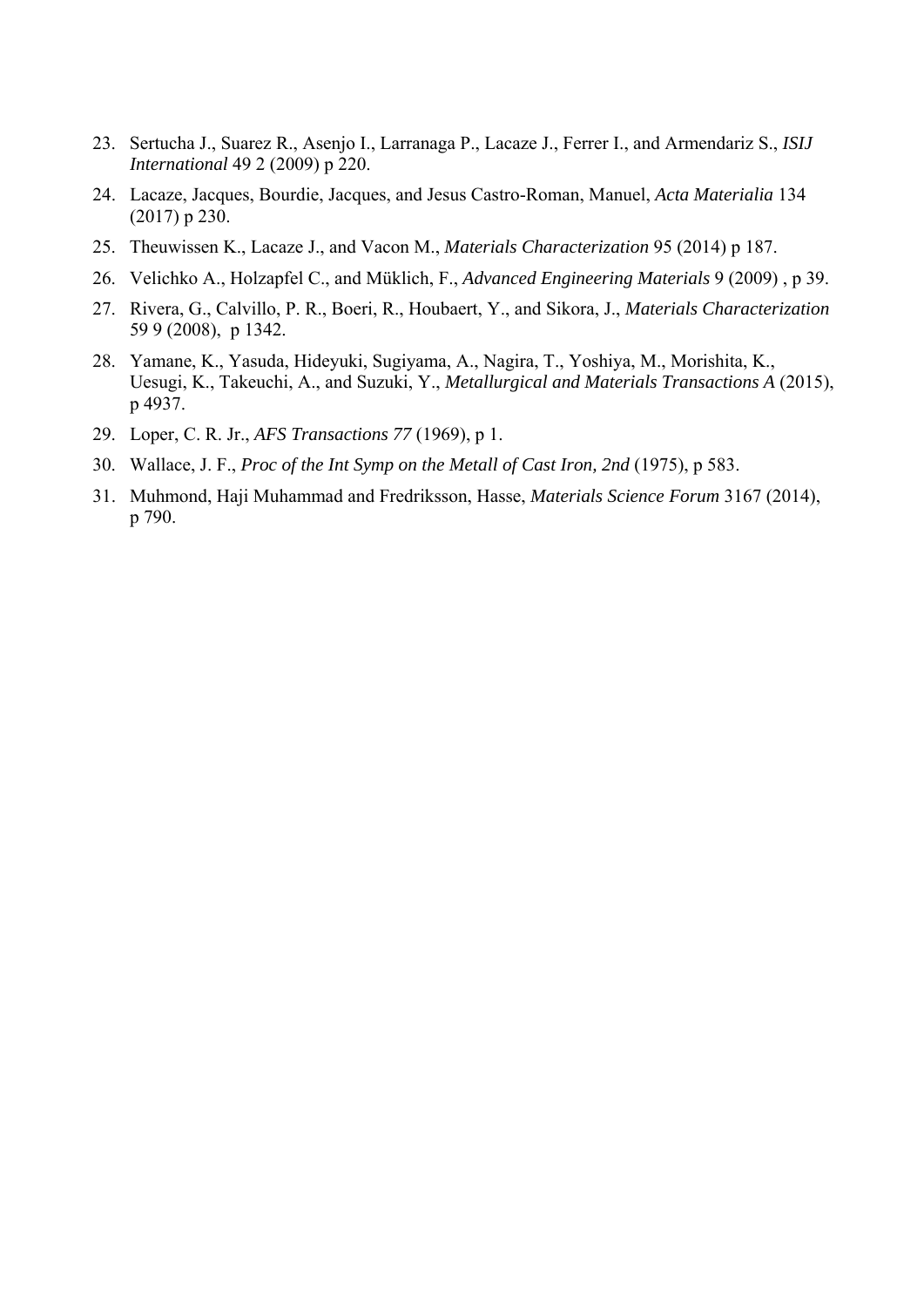# **Figures**



*Figure 1: a-f: Time series showing 2D sections from tomograms at 6 time instances. Time and average temperature during recording are given in each frame. g-l: 3D renderings of selected graphite particles at three time instances corresponding to a-d. j: Room temperature microstructure obtained by LOM. k & l: EDS maps of silicon and magnesium respectively.*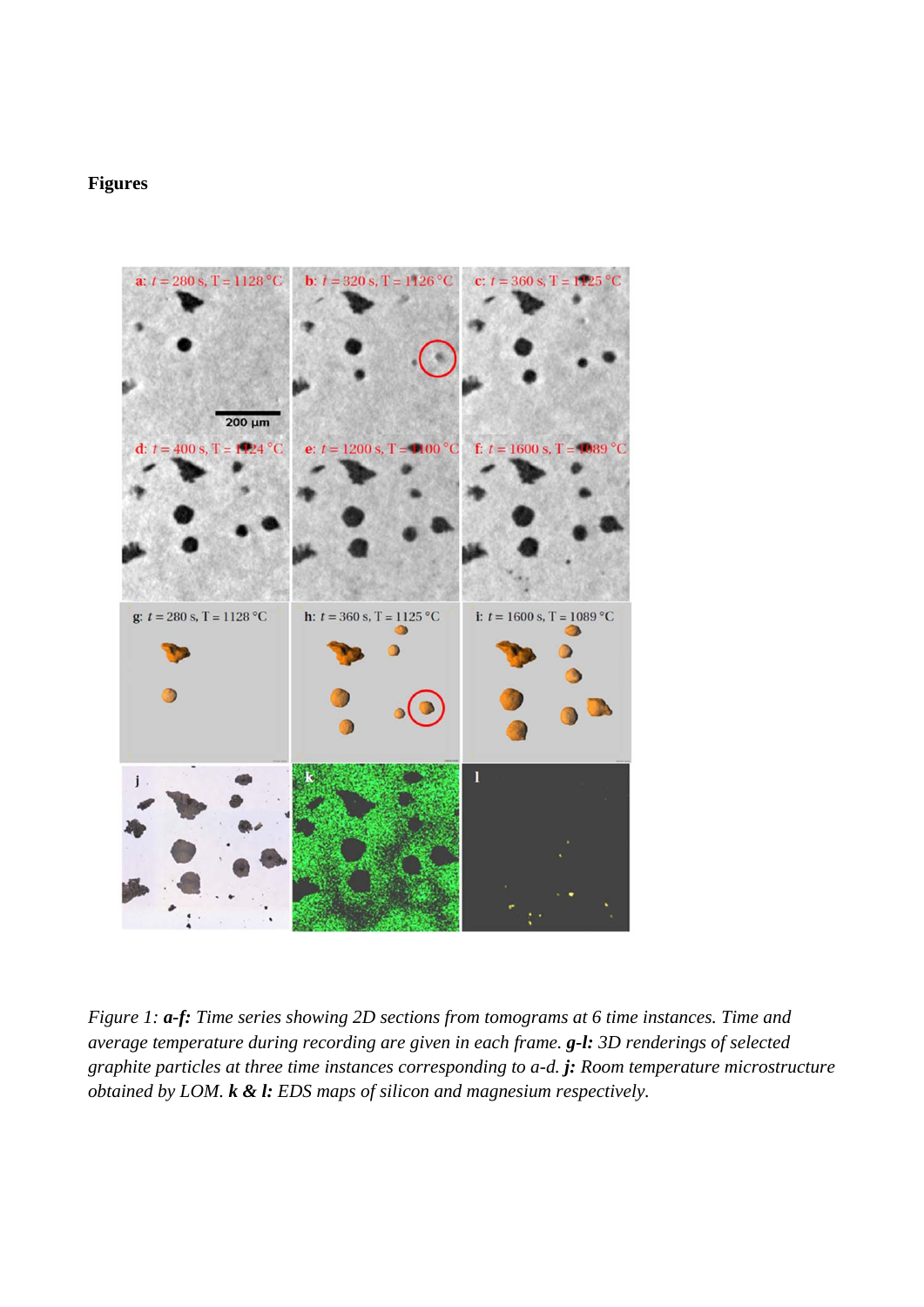

*Figure 2: a: 3D rendering of the graphite particles P1-P5 after solidification. b: Room temperature SEI where particles P1 to P5 are pointed out. c & d: Sphericity of P1-P5 as a function of time and particle volume. The approximate end of graphite precipitation is indicated by a vertical line in a.*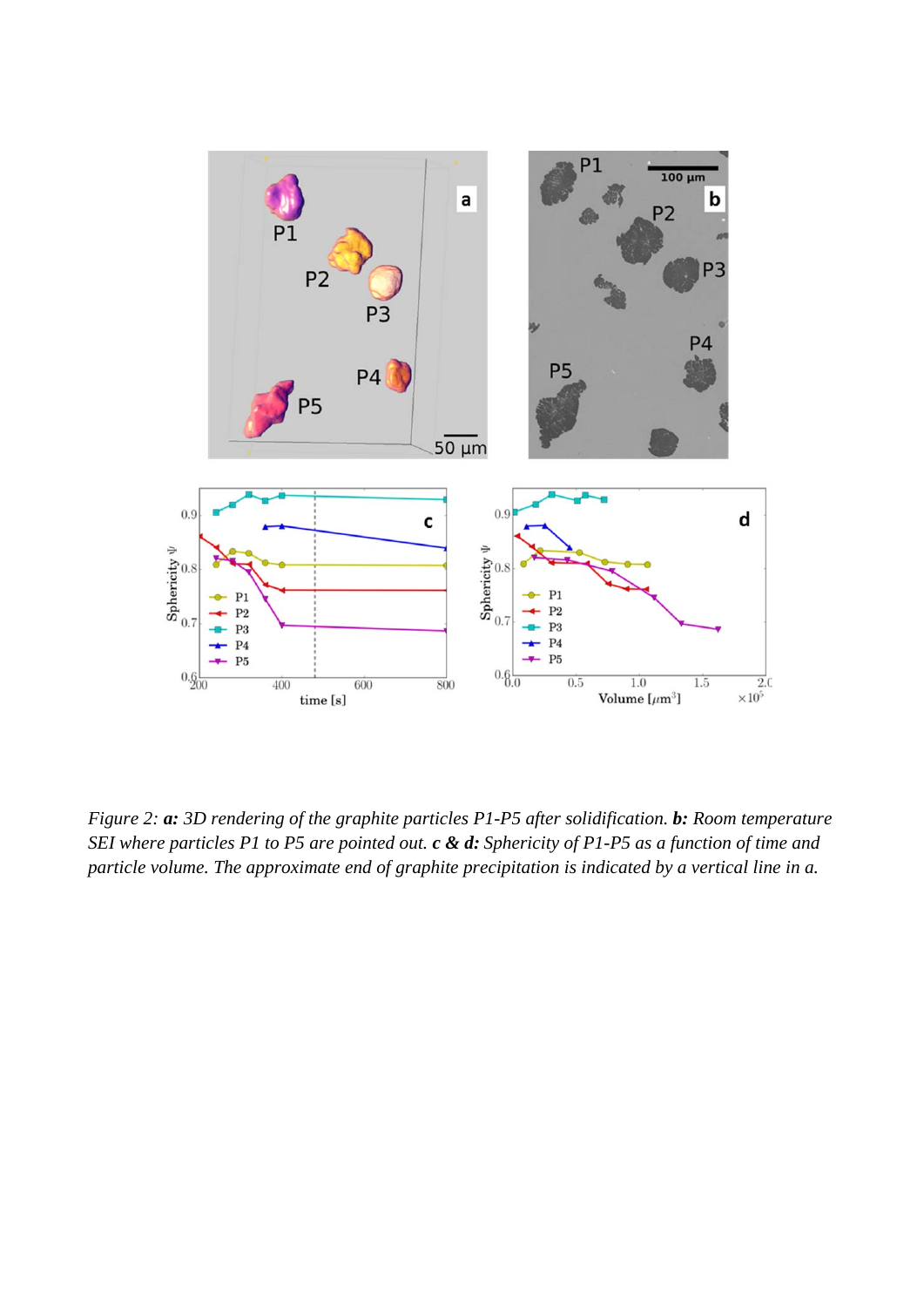

*Figure 3: a: LOM image of graphite sphere with protrusion. b-d: 3D rendering of the particle in three stages of growth. e-g: 2D sections from the recorded X-Ray tomograms taken equivalent to the image in Figure 3a.*